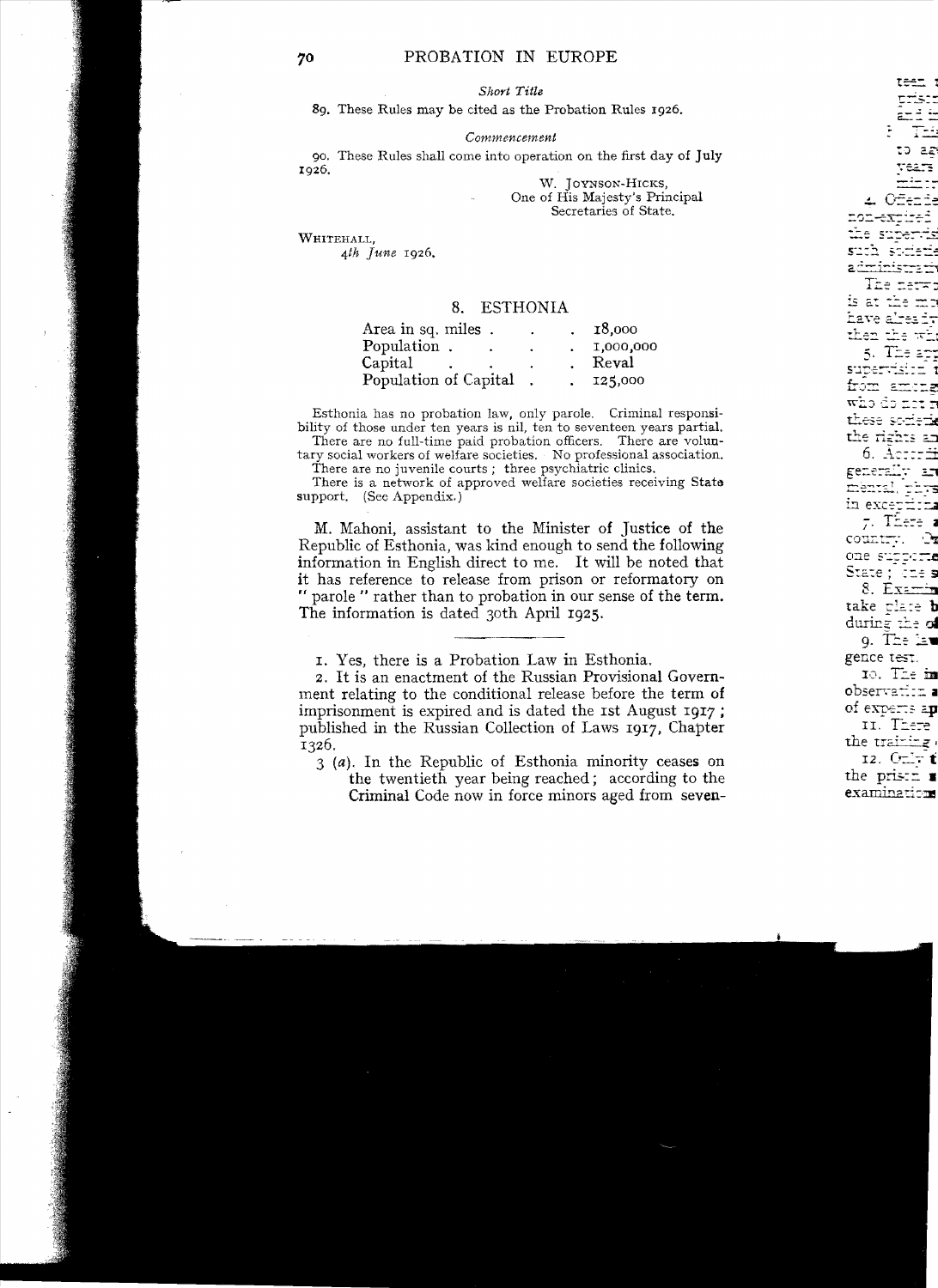teen to twenty years may be placed in common prisons to serve their terms under general conditions. and in consequence they are subject to the said law.

 $(b)$  This law is applicable to adults without regard to age. (Note.—Minors aged from ten to seventeen years are in this country placed in a reformatory for minors, from which they are released on probation.)

4. Offenders released conditionally are placed for their non-expired term, but for not less than six months, under the supervision of an approved society; in places where such societies do not exist, under the supervision of an administrative authority.

The network of approved societies (patronage societies) is at the moment under organisation. Five such societies have already been founded and six more are being founded ; then the whole country will be covered.

5. The approved societies (patronage societies) effect their supervision through their active members, who are elected from amongst citizens of unquestionable reputation and who do not receive any remuneration. The Treasury grants these societies financial support and the State grants them the rights and privileges required.

6. According to the laws of this country, offenders generally are not examined in order to ascertain their mental, physical, etc., condition. Examination takes place in exceptional cases provided for by the law.

7. There are three mental and medical clinics in this country. One attached to the Tartu (Dorpat) University; one supported by a private society and subsidised by the State ; one supported by a private physician.

8. Examinations as to physical, mental, etc., condition take place before the trial, but in exceptional cases also during the offender's term.

**9.** The laws now in force do not provide for any intelligence test.

to. The institutions to which offenders may be sent for observation are those mentioned sub No. 7 and commissions of experts appointed *ad hoc*.

II. There is no special educational course of study for the training of probation officers.

12. Only the court authorities and the administration of the prison may refer offenders for mental, physical, etc., examinations.